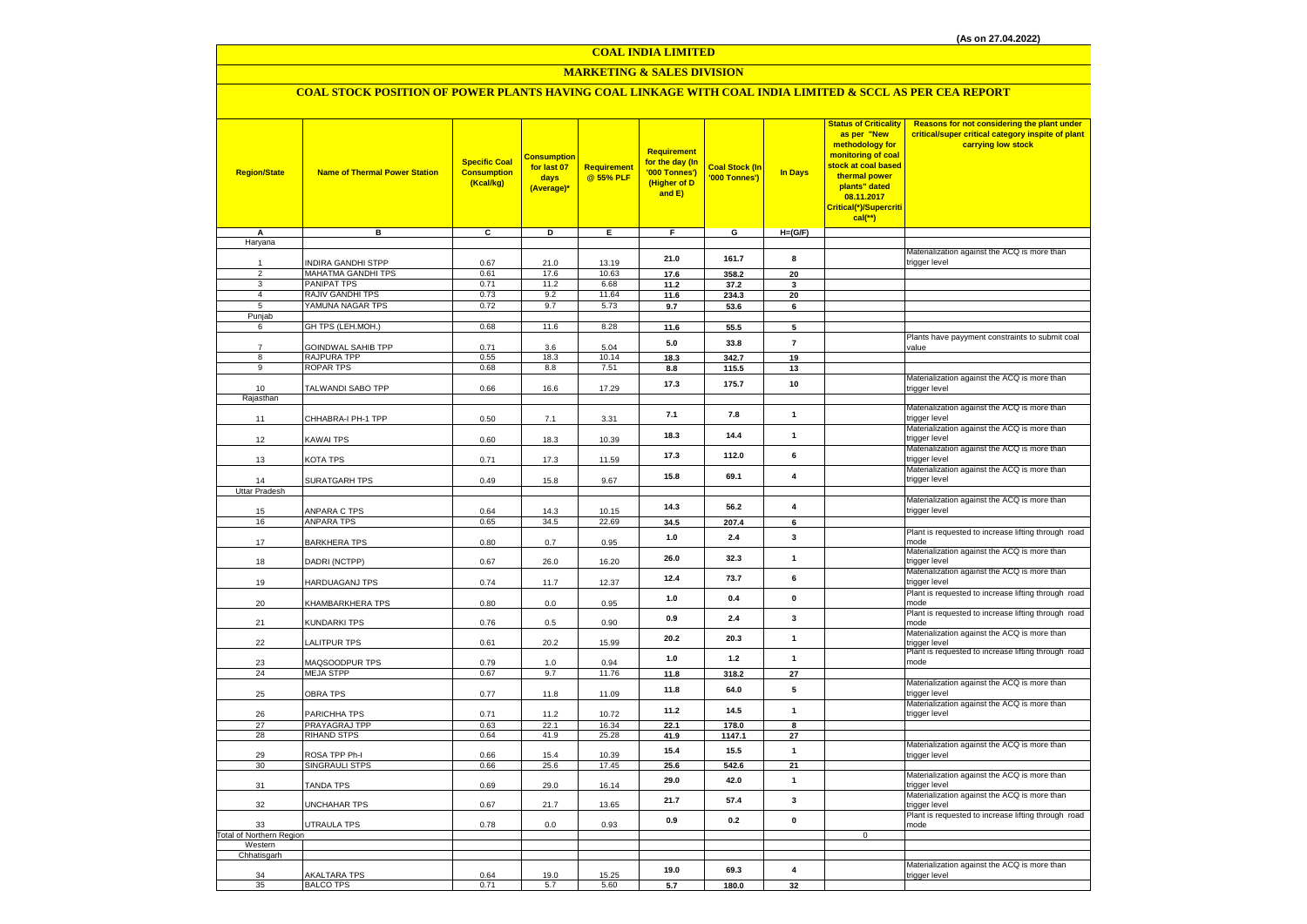#### **COAL INDIA LIMITED**

### **MARKETING & SALES DIVISION**

## **COAL STOCK POSITION OF POWER PLANTS HAVING COAL LINKAGE WITH COAL INDIA LIMITED & SCCL AS PER CEA REPORT**

| <b>Region/State</b> | <b>Name of Thermal Power Station</b>      | <b>Specific Coal</b><br><b>Consumption</b><br>(Kcal/kg) | <b>Consumption</b><br>for last 07<br>days<br>(Average) | <b>Requirement</b><br>@ 55% PLF | <b>Requirement</b><br>for the day (In<br>'000 Tonnes')<br>(Higher of D<br>and E) | <b>Coal Stock (In</b><br>'000 Tonnes') | <b>In Days</b>          | <b>Status of Criticality</b><br>as per "New<br>methodology for<br>monitoring of coal<br>stock at coal based<br>thermal power<br>plants" dated<br>08.11.2017<br>Critical(*)/Supercriti<br>cal(**) | Reasons for not considering the plant under<br>critical/super critical category inspite of plant<br>carrying low stock |
|---------------------|-------------------------------------------|---------------------------------------------------------|--------------------------------------------------------|---------------------------------|----------------------------------------------------------------------------------|----------------------------------------|-------------------------|--------------------------------------------------------------------------------------------------------------------------------------------------------------------------------------------------|------------------------------------------------------------------------------------------------------------------------|
| A                   | в                                         | $\overline{c}$                                          | Þ                                                      | Е.                              | F.                                                                               | G                                      | $H=(G/F)$               |                                                                                                                                                                                                  |                                                                                                                        |
| 36                  | <b>BANDAKHAR TPP</b>                      | 0.71                                                    | 4.5                                                    | 2.81                            | 4.5                                                                              | 10.0                                   | $\overline{\mathbf{2}}$ |                                                                                                                                                                                                  | Materialization against the ACQ is more than<br>trigger level                                                          |
| 37                  | <b>BARADARHA TPS</b>                      | 0.77                                                    | 20.3                                                   | 12.25                           | 20.3                                                                             | 240.7                                  | 12                      |                                                                                                                                                                                                  |                                                                                                                        |
| 38                  | <b>BHILAI TPS</b>                         | 0.76                                                    | 8.2                                                    | 5.01                            | 8.2                                                                              | 123.1                                  | 15                      |                                                                                                                                                                                                  |                                                                                                                        |
|                     |                                           |                                                         |                                                        |                                 |                                                                                  |                                        |                         |                                                                                                                                                                                                  | Materialization against the ACQ is more than                                                                           |
| 39                  | <b>BINJKOTE TPP</b>                       | 0.75                                                    | 0.0                                                    | 5.95                            | 6.0                                                                              | 25.1                                   | $\overline{\mathbf{4}}$ |                                                                                                                                                                                                  | trigger level                                                                                                          |
| 40                  | <b>DSPM TPS</b>                           | 0.69                                                    | 9.0                                                    | 4.56                            | 9.0                                                                              | 60.6                                   | $\overline{7}$          |                                                                                                                                                                                                  |                                                                                                                        |
| 41                  | <b>KORBA STPS</b>                         | 0.67                                                    | 40.9                                                   | 22.94                           | 40.9                                                                             | 566.0                                  | 14                      |                                                                                                                                                                                                  |                                                                                                                        |
| 42<br>43            | KORBA-WEST TPS<br><b>LARA TPP</b>         | 0.78<br>0.66                                            | 18.6<br>24.4                                           | 13.79<br>13.92                  | 18.6                                                                             | 229.5                                  | 12                      |                                                                                                                                                                                                  |                                                                                                                        |
|                     |                                           |                                                         |                                                        |                                 | 24.4                                                                             | 374.9                                  | 15                      |                                                                                                                                                                                                  | Materialization against the ACQ is more than                                                                           |
| 44                  | NAWAPARA TPP                              | 0.79                                                    | 0.0                                                    | 6.28                            | 6.3                                                                              | 16.1                                   | 3                       |                                                                                                                                                                                                  | trigger level                                                                                                          |
|                     |                                           |                                                         |                                                        |                                 | 5.2                                                                              | 29.5                                   | 6                       |                                                                                                                                                                                                  | Supply restricted considering high stock at their                                                                      |
| 45                  | PATHADI TPP                               | 0.65                                                    | 4.0                                                    | 5.18                            |                                                                                  |                                        |                         |                                                                                                                                                                                                  | end                                                                                                                    |
| 46                  | <b>SIPAT STPS</b>                         | 0.68                                                    | 29.4                                                   | 26.62                           | 29.4                                                                             | 570.6                                  | 19                      |                                                                                                                                                                                                  |                                                                                                                        |
| 47                  | <b>TAMNAR TPP</b>                         | 0.84                                                    | 33.6                                                   | 26.52                           | 33.6                                                                             | 115.4                                  | $\mathbf{3}$            |                                                                                                                                                                                                  | Materialization against the ACQ is more than<br>trigger level                                                          |
|                     |                                           |                                                         |                                                        |                                 |                                                                                  |                                        |                         |                                                                                                                                                                                                  | Materialization against the ACQ is more than                                                                           |
| 48                  | UCHPINDA TPP                              | 0.75                                                    | 15.7                                                   | 14.22                           | 15.7                                                                             | 147.0                                  | 9                       |                                                                                                                                                                                                  | trigger level                                                                                                          |
| Gujarat             |                                           |                                                         |                                                        |                                 |                                                                                  |                                        |                         |                                                                                                                                                                                                  |                                                                                                                        |
|                     |                                           |                                                         |                                                        |                                 | 9.8                                                                              | 108.2                                  | 11                      |                                                                                                                                                                                                  | Materialization against the ACQ is more than                                                                           |
| 49                  | <b>GANDHI NAGAR TPS</b>                   | 0.69                                                    | 9.8                                                    | 5.71                            |                                                                                  |                                        |                         |                                                                                                                                                                                                  | trigger level                                                                                                          |
| 50                  | SABARMATI (D-F STATIONS)                  | 0.57                                                    | 4.9                                                    | 2.74                            | 4.9                                                                              | 21.9                                   | #REF!                   |                                                                                                                                                                                                  | Materialization against the ACQ is more than                                                                           |
| 51                  | UKAI TPS                                  | 0.67                                                    | 15.1                                                   | 9.85                            | 15.1                                                                             | 51.6                                   | 3                       |                                                                                                                                                                                                  | trigger level                                                                                                          |
|                     |                                           |                                                         |                                                        |                                 |                                                                                  |                                        |                         |                                                                                                                                                                                                  | Materialization against the ACQ is more than                                                                           |
| 52                  | <b>WANAKBORI TPS</b>                      | 0.67                                                    | 29.7                                                   | 20.22                           | 29.7                                                                             | 164.1                                  | 6                       |                                                                                                                                                                                                  | trigger level                                                                                                          |
| Madhya Pradesh      |                                           |                                                         |                                                        |                                 |                                                                                  |                                        |                         |                                                                                                                                                                                                  |                                                                                                                        |
| 53                  | AMARKANTAK EXT TPS                        | 0.65                                                    | 3.1                                                    | 1.80                            | 3.1                                                                              | 47.8                                   | 15                      |                                                                                                                                                                                                  |                                                                                                                        |
| 54                  | <b>ANUPPUR TPP</b>                        | 0.65                                                    | 18.1                                                   | 10.31                           | 18.1                                                                             | 286.0                                  | 16                      |                                                                                                                                                                                                  | Materialization against the ACQ is more than                                                                           |
| 55                  | <b>BINA TPS</b>                           | 0.74                                                    | 7.0                                                    | 4.88                            | 7.0                                                                              | 34.7                                   | 5                       |                                                                                                                                                                                                  | trigger level                                                                                                          |
|                     |                                           |                                                         |                                                        |                                 |                                                                                  |                                        |                         |                                                                                                                                                                                                  | Materialization against the ACQ is more than                                                                           |
| 56                  | GADARWARA TPP                             | 0.66                                                    | 23.7                                                   | 13.93                           | 23.7                                                                             | 82.7                                   | 3                       |                                                                                                                                                                                                  | trigger level                                                                                                          |
|                     |                                           |                                                         |                                                        |                                 | 10.4                                                                             | 170.3                                  | 16                      |                                                                                                                                                                                                  | Materialization against the ACQ is more than                                                                           |
| 57<br>58            | <b>KHARGONE STPP</b><br>SANJAY GANDHI TPS | 0.60<br>0.82                                            | 9.3<br>14.6                                            | 10.45<br>14.57                  |                                                                                  |                                        | $\overline{2}$          |                                                                                                                                                                                                  | trigger level<br>Non payment of dues                                                                                   |
| 59                  | <b>SATPURA TPS</b>                        | 0.67                                                    | 7.5                                                    | 11.79                           | 14.6<br>11.8                                                                     | 25.1<br>54.8                           | 5                       |                                                                                                                                                                                                  | Non Payment of Dues                                                                                                    |
|                     |                                           |                                                         |                                                        |                                 |                                                                                  |                                        |                         |                                                                                                                                                                                                  | Materialization against the ACQ is more than                                                                           |
| 60                  | <b>SEIONI TPP</b>                         | 0.64                                                    | 9.8                                                    | 5.06                            | 9.8                                                                              | 23.2                                   | $\overline{\mathbf{2}}$ |                                                                                                                                                                                                  | trigger level                                                                                                          |
| 61                  | SHREE SINGAJI TPP                         | 0.71                                                    | 31.5                                                   | 23.50                           | 31.5                                                                             | 123.2                                  | $\overline{\mathbf{4}}$ |                                                                                                                                                                                                  | Non Payment of Dues                                                                                                    |
| 62                  | <b>VINDHYACHAL STPS</b>                   | 0.69                                                    | 64.8                                                   | 43.60                           | 64.8                                                                             | 1665.0                                 | 26                      |                                                                                                                                                                                                  |                                                                                                                        |
| Maharashtra         |                                           |                                                         |                                                        |                                 |                                                                                  |                                        |                         |                                                                                                                                                                                                  | Materialization against the ACQ is more than                                                                           |
| 63                  | <b>AMRAVATI TPS</b>                       | 0.62                                                    | 20.7                                                   | 11.07                           | 20.7                                                                             | 77.1                                   | 4                       |                                                                                                                                                                                                  | trigger level                                                                                                          |
| 64                  | <b>BHUSAWAL TPS</b>                       | 0.72                                                    | 16.7                                                   | 11.44                           | 16.7                                                                             | 29.0                                   | $\overline{2}$          |                                                                                                                                                                                                  | Non payment of dues                                                                                                    |
| 65                  | <b>BUTIBORI TPP</b>                       | 0.67                                                    | 0.0                                                    | 5.31                            | 5.3                                                                              | 59.7                                   | 11                      |                                                                                                                                                                                                  |                                                                                                                        |
| 66                  | CHANDRAPUR(MAHARASHTRA) STPS              | 0.78                                                    | 42.0                                                   | 30.17                           | 42.0                                                                             | 269.3                                  | 6                       |                                                                                                                                                                                                  | Non payment of dues                                                                                                    |
|                     |                                           |                                                         |                                                        |                                 | 6.3                                                                              | 3.8                                    | $\mathbf{1}$            |                                                                                                                                                                                                  | Materialization against the ACQ is more than                                                                           |
| 67                  | DAHANU TPS                                | 0.62                                                    | 6.3                                                    | 4.09                            |                                                                                  |                                        |                         |                                                                                                                                                                                                  | trigger level<br>Materialization against the ACQ is more than                                                          |
| 68                  | DHARIWAL TPP                              | 0.67                                                    | 8.3                                                    | 5.34                            | 8.3                                                                              | 58.0                                   | $\overline{\mathbf{z}}$ |                                                                                                                                                                                                  | trigger level                                                                                                          |
|                     |                                           |                                                         |                                                        |                                 | 8.9                                                                              | 51.8                                   | 6                       |                                                                                                                                                                                                  | Materialization against the ACQ is more than                                                                           |
| 69                  | <b>GMR WARORA TPS</b>                     | 0.67                                                    | 8.9                                                    | 5.29                            |                                                                                  |                                        |                         |                                                                                                                                                                                                  | trigger level                                                                                                          |
|                     |                                           |                                                         |                                                        |                                 | 20.3                                                                             | 121.0                                  | 6                       |                                                                                                                                                                                                  | Materialization against the ACQ is more than                                                                           |
| 70                  | KHAPARKHEDA TPS                           | 0.89                                                    | 20.3                                                   | 15.72<br>22.08                  |                                                                                  |                                        |                         |                                                                                                                                                                                                  | trigger level<br>Non payment of dues                                                                                   |
| 71                  | <b>KORADI TPS</b>                         | 0.76                                                    | 31.1                                                   |                                 | 31.1                                                                             | 61.0                                   | $\overline{\mathbf{2}}$ |                                                                                                                                                                                                  | Materialization against the ACQ is more than                                                                           |
| 72                  | <b>MAUDA TPS</b>                          | 0.70                                                    | 31.3                                                   | 21.29                           | 31.3                                                                             | 67.6                                   | $\overline{\mathbf{2}}$ |                                                                                                                                                                                                  | trigger level                                                                                                          |
| 73                  | <b>NASIK TPS</b>                          | 0.81                                                    | 7.1                                                    | 6.72                            | 7.1                                                                              | 19.5                                   | 3                       |                                                                                                                                                                                                  | Non payment of dues                                                                                                    |
| 74                  | <b>PARAS TPS</b>                          | 0.74                                                    | 7.1                                                    | 4.90                            | 7.1                                                                              | 15.3                                   | $\overline{\mathbf{2}}$ |                                                                                                                                                                                                  | Non payment of dues                                                                                                    |
| 75                  | PARLI TPS                                 | 0.67                                                    | 9.7                                                    | 6.65                            | 9.7                                                                              | 66.4                                   | $\overline{7}$          |                                                                                                                                                                                                  | Non payment of dues                                                                                                    |
|                     |                                           |                                                         |                                                        | 9.73                            | 18.7                                                                             | 48.0                                   | 3                       |                                                                                                                                                                                                  | Materialization against the ACQ is more than                                                                           |
| 76                  | <b>SOLAPUR STPS</b>                       | 0.56                                                    | 18.7                                                   |                                 |                                                                                  |                                        |                         |                                                                                                                                                                                                  | trigger level                                                                                                          |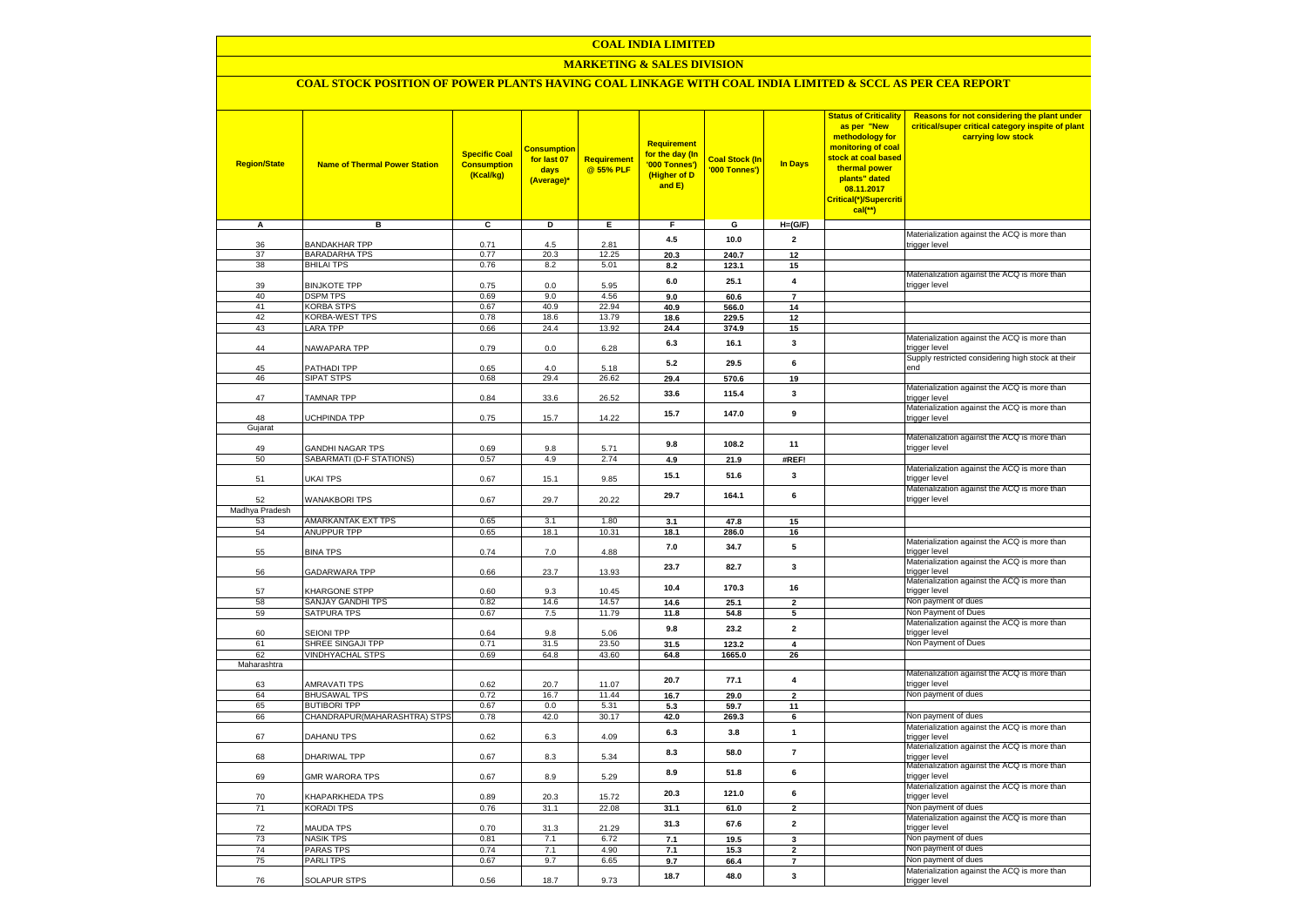### **COAL INDIA LIMITED**

### **MARKETING & SALES DIVISION**

# **COAL STOCK POSITION OF POWER PLANTS HAVING COAL LINKAGE WITH COAL INDIA LIMITED & SCCL AS PER CEA REPORT**

| <b>Region/State</b><br>A                   | <b>Name of Thermal Power Station</b><br>в   | <b>Specific Coal</b><br><b>Consumption</b><br>(Kcal/kg)<br>C | <b>Consumption</b><br>for last 07<br>days<br>(Average)*<br>D | <b>Requirement</b><br>@ 55% PLF<br>Е. | <b>Requirement</b><br>for the day (In<br>'000 Tonnes')<br>(Higher of D<br>and E)<br>F. | <b>Coal Stock (In</b><br>'000 Tonnes')<br>$\mathbf{G}$ | <b>In Days</b><br>$H=(G/F)$ | <b>Status of Criticality</b><br>as per "New<br>methodology for<br>monitoring of coal<br><mark>stock at coal based</mark><br>thermal power<br>plants" dated<br>08.11.2017<br>Critical(*)/Supercriti<br>cal(**) | Reasons for not considering the plant under<br>critical/super critical category inspite of plant<br>carrying low stock |
|--------------------------------------------|---------------------------------------------|--------------------------------------------------------------|--------------------------------------------------------------|---------------------------------------|----------------------------------------------------------------------------------------|--------------------------------------------------------|-----------------------------|---------------------------------------------------------------------------------------------------------------------------------------------------------------------------------------------------------------|------------------------------------------------------------------------------------------------------------------------|
|                                            |                                             |                                                              |                                                              |                                       |                                                                                        |                                                        |                             |                                                                                                                                                                                                               | Materialization against the ACQ is more than                                                                           |
| 77                                         | <b>TIRORA TPS</b>                           | 0.66                                                         | 41.6                                                         | 28.73                                 | 41.6                                                                                   | 194.6                                                  | 5                           |                                                                                                                                                                                                               | trigger level                                                                                                          |
| 78                                         | WARDHA WARORA TPP                           | 0.66                                                         | 4.7                                                          | 4.71                                  | 4.7                                                                                    | 134.6                                                  | 28                          | $\overline{0}$                                                                                                                                                                                                |                                                                                                                        |
| <b>Total of Western Region</b><br>Southern |                                             |                                                              |                                                              |                                       |                                                                                        |                                                        |                             |                                                                                                                                                                                                               |                                                                                                                        |
| Andhra Pradesh                             |                                             |                                                              |                                                              |                                       |                                                                                        |                                                        |                             |                                                                                                                                                                                                               |                                                                                                                        |
| 79                                         | DAMODARAM SANJEEVAIAH TPS                   | 0.66                                                         | 8.7                                                          | 13.85                                 | 13.8                                                                                   | 131.5                                                  | 9                           |                                                                                                                                                                                                               | Materialization against the ACQ is more than<br>trigger level                                                          |
| 80                                         | Dr. N.TATA RAO TPS                          | 0.77                                                         | 28.7                                                         | 17.90                                 | 28.7                                                                                   | 31.8                                                   | $\mathbf{1}$                |                                                                                                                                                                                                               | Materialization against the ACQ is more than<br>trigger level                                                          |
| 81                                         | PAINAMPURAM TPP                             | 0.59                                                         | 13.8                                                         | 10.21                                 | 13.8                                                                                   | 69.8                                                   | 5                           |                                                                                                                                                                                                               | Materialization against the ACQ is more than<br>trigger level                                                          |
| 82                                         | RAYALASEEMA TPS                             | 0.76                                                         | 21.7                                                         | 16.60                                 | 21.7                                                                                   | 22.5                                                   | $\mathbf{1}$                |                                                                                                                                                                                                               | Materialization against the ACQ is more than<br>trigger level                                                          |
| 83                                         | SIMHADRI                                    | 0.78                                                         | 33.1                                                         | 20.54                                 | 33.1                                                                                   | 194.2                                                  | 6                           |                                                                                                                                                                                                               | Materialization against the ACQ is more than<br>trigger level                                                          |
| 84                                         | <b>GPL TPP</b>                              | 0.53                                                         | 16.9                                                         | 9.26                                  | 16.9                                                                                   | 22.1                                                   | $\mathbf{1}$                |                                                                                                                                                                                                               | Materialization against the ACQ is more than<br>trigger level                                                          |
| 85                                         | <b>VIZAG TPP</b>                            | 0.67                                                         | 9.3                                                          | 9.20                                  | 9.3                                                                                    | 70.0                                                   | 8                           |                                                                                                                                                                                                               |                                                                                                                        |
| Karnataka                                  |                                             |                                                              |                                                              |                                       |                                                                                        |                                                        |                             |                                                                                                                                                                                                               |                                                                                                                        |
| 86                                         | <b>BELLARY TPS</b>                          | 0.63                                                         | 16.6                                                         | 14.23                                 | 16.6                                                                                   | 74.1                                                   | 4                           |                                                                                                                                                                                                               | Materialization against the ACQ is more than<br>trigger level<br>Materialization against the ACQ is more than          |
| 87                                         | KUDGI STPP                                  | 0.63                                                         | 20.8                                                         | 19.90                                 | 20.8                                                                                   | 73.6                                                   | $\overline{\mathbf{4}}$     |                                                                                                                                                                                                               | trigger level<br>Materialization against the ACQ is more than                                                          |
| 88                                         | <b>RAICHUR TPS</b>                          | 0.66                                                         | 17.3                                                         | 14.98                                 | 17.3                                                                                   | 116.0                                                  | $\overline{7}$              |                                                                                                                                                                                                               | trigger level                                                                                                          |
| 89<br><b>Tamil Nadu</b>                    | YERMARUS TPP                                | 0.62                                                         | 14.0                                                         | 13.09                                 | 14.0                                                                                   | 35.1                                                   | $\overline{2}$              |                                                                                                                                                                                                               | Materialization against the ACQ is more than<br>trigger level                                                          |
| 90                                         | <b>METTUR TPS</b>                           | 0.81                                                         | 13.0                                                         | 8.98                                  | 13.0                                                                                   | 33.1                                                   | 3                           |                                                                                                                                                                                                               | Materialization against the ACQ is more than<br>trigger level                                                          |
| 91                                         | METTUR TPS - II                             | 0.78                                                         | 8.0                                                          | 6.16                                  | 8.0                                                                                    | 17.5                                                   | $\mathbf{2}$                |                                                                                                                                                                                                               | Materialization against the ACQ is more than<br>trigger level                                                          |
| 92                                         | NORTH CHENNAI TPS                           | 0.82                                                         | 29.7                                                         | 19.78                                 | 29.7                                                                                   | 46.6                                                   | $\overline{2}$              |                                                                                                                                                                                                               | Materialization against the ACQ is more than<br>trigger level                                                          |
| 93                                         | <b>TUTICORIN TPS</b>                        | 0.96                                                         | 13.0                                                         | 13.31                                 | 13.3                                                                                   | 20.0                                                   | $\overline{2}$              |                                                                                                                                                                                                               | Materialization against the ACQ is more than<br>trigger level                                                          |
| 94                                         | <b>VALLUR TPP</b>                           | 0.72                                                         | 20.3                                                         | 14.26                                 | 20.3                                                                                   | 148.6                                                  | $\overline{\mathbf{r}}$     |                                                                                                                                                                                                               | Materialization against the ACQ is more than<br>trigger level                                                          |
| Telangana                                  |                                             |                                                              |                                                              |                                       |                                                                                        |                                                        | $\overline{\phantom{a}}$    |                                                                                                                                                                                                               |                                                                                                                        |
| 95<br>96                                   | <b>BHADRADRI TPP</b><br><b>KAKATIYA TPS</b> | 0.69<br>0.57                                                 | 11.2<br>13.3                                                 | 9.83<br>8.33                          | 11.2<br>13.3                                                                           | 78.9<br>138.8                                          | 10                          |                                                                                                                                                                                                               |                                                                                                                        |
| 97                                         | KOTHAGUDEM TPS (NEW)                        | 0.64                                                         | 13.5                                                         | 8.46                                  | 13.5                                                                                   | 112.1                                                  | <b>R</b>                    |                                                                                                                                                                                                               |                                                                                                                        |
| 98                                         | KOTHAGUDEM TPS (STAGE-7)                    | 0.50                                                         | 5.1                                                          | 5.23                                  | 5.2                                                                                    | 53.5                                                   | 10                          |                                                                                                                                                                                                               |                                                                                                                        |
| 99                                         | <b>RAMAGUNDEM STPS</b>                      | 0.62                                                         | 35.0                                                         | 21.33                                 | 35.0                                                                                   | 135.3                                                  | 4                           |                                                                                                                                                                                                               |                                                                                                                        |
| 100<br>101                                 | RAMAGUNDEM-B TPS<br><b>SINGARENI TPP</b>    | 0.77<br>0.58                                                 | 0.0<br>16.5                                                  | 0.64<br>9.12                          | 0.6<br>16.5                                                                            | 15.4<br>104.2                                          | 24<br>6                     |                                                                                                                                                                                                               |                                                                                                                        |
| <b>Total of Southern Region</b>            |                                             |                                                              |                                                              |                                       |                                                                                        |                                                        |                             | $\mathsf 0$                                                                                                                                                                                                   |                                                                                                                        |
| Eastern                                    |                                             |                                                              |                                                              |                                       |                                                                                        |                                                        |                             |                                                                                                                                                                                                               |                                                                                                                        |
| Bihar<br>102                               | <b>BARAUNI TPS</b>                          | 0.63                                                         | 7.0                                                          | 5.90                                  |                                                                                        |                                                        |                             |                                                                                                                                                                                                               |                                                                                                                        |
| 103                                        | <b>BARHI</b>                                | 0.67                                                         | 9.7                                                          | 5.84                                  | 7.0<br>9.7                                                                             | 73.7<br>98.1                                           | 11<br>10                    |                                                                                                                                                                                                               |                                                                                                                        |
| 104                                        | <b>BARH II</b>                              | 0.67                                                         | 19.4                                                         | 11.67                                 | 19.4                                                                                   | 196.1                                                  | 10                          |                                                                                                                                                                                                               |                                                                                                                        |
| 105                                        | KAHALGAON TPS                               | 0.80                                                         | 36.4                                                         | 24.62                                 | 36.4                                                                                   | 135.1                                                  | $\overline{\mathbf{4}}$     |                                                                                                                                                                                                               | Materialization against the ACQ is more than<br>trigger level                                                          |
| 106                                        | MUZAFFARPUR TPS                             | 0.77                                                         | 5.6                                                          | 3.95                                  | 5.6                                                                                    | 88.5                                                   | 16                          |                                                                                                                                                                                                               | Materialization against the ACQ is more than<br>trigger level                                                          |
| 107                                        | NABINAGAR STPP                              | 0.58                                                         | 18.1                                                         | 10.14                                 | 18.1                                                                                   | 220.7                                                  | 12                          |                                                                                                                                                                                                               |                                                                                                                        |
| 108                                        | NABINAGAR TPP                               | 0.69                                                         | 17.6                                                         | 9.06                                  | 17.6                                                                                   | 80.8                                                   | 5                           |                                                                                                                                                                                                               | Materialization against the ACQ is more than<br>trigger level                                                          |
| Jharkhand                                  |                                             |                                                              |                                                              |                                       |                                                                                        |                                                        |                             |                                                                                                                                                                                                               |                                                                                                                        |
| 109<br>110                                 | BOKARO TPS 'A' EXP<br>CHANDRAPURA(DVC) TPS  | 0.57<br>0.61                                                 | 6.5<br>7.2                                                   | 3.78<br>4.06                          | 6.5<br>7.2                                                                             | 175.2<br>131.2                                         | 27<br>18                    |                                                                                                                                                                                                               |                                                                                                                        |
| 111                                        | <b>JOJOBERA TPS</b>                         | 0.69                                                         | 3.2                                                          | 2.18                                  | 3.2                                                                                    | 68.3                                                   | 21                          |                                                                                                                                                                                                               |                                                                                                                        |
| 112                                        | <b>KODARMA TPP</b>                          | 0.62                                                         | 12.9                                                         | 8.23                                  | 12.9                                                                                   | 129.0                                                  | 10                          |                                                                                                                                                                                                               |                                                                                                                        |